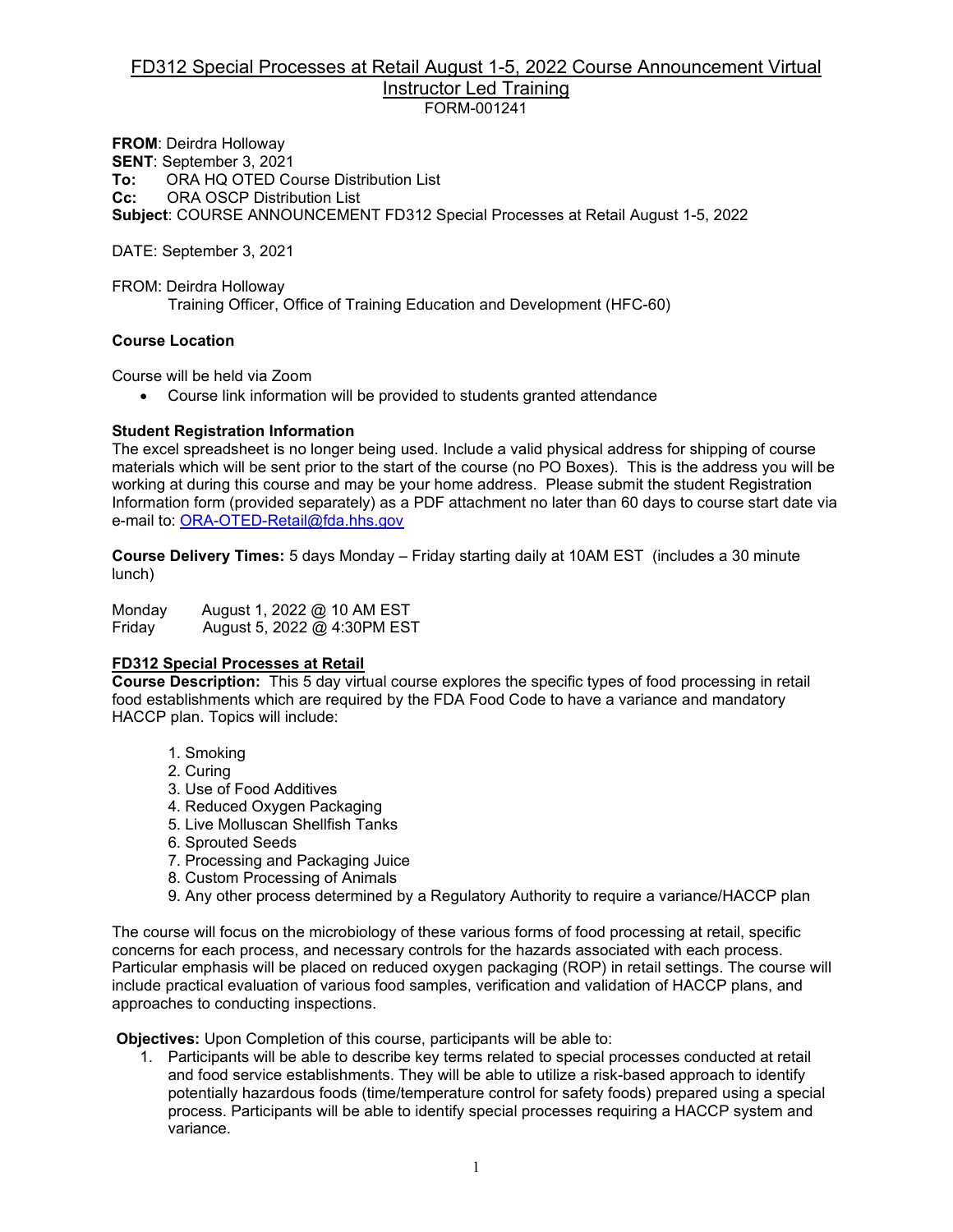## FD312 Special Processes at Retail August 1-5, 2022 Course Announcement Virtual Instructor Led Training

## FORM-001241

- 2. Participants will be able to describe the ROP requirements for TCS food in the FDA Food Code and conduct a validation and field verification of a HACCP system for a hypothetical ROP food in a retail or food service establishment.
- 3. Participants will be able to identify factors affecting the food safety of molluscan shellfish stored or displayed in life support tanks and ensure that recommendations are met, and appropriate controls are in place to ensure safety.
- 4. Participants will be able to describe the juice process and identify food safety hazards related to juice packaged in retail and food service establishments and ensure that appropriate controls are in place to ensure safety.
- 5. Participants will be able to identify food safety hazards related to custom processing of meat for personal use to ensure that appropriate controls are in place to ensure safety.
- 6. Participants will be able to describe the provisions for TCS food in the FDA Food Code related to the curing, smoking and drying of fish in retail and food service establishments. Participants will conduct a field verification of a HACCP plan for a hypothetical smoking scenario in a retail food establishment.
- 7. Participants will be able to describe key concepts related to the curing and smoking of meat and poultry at retail and in food establishments. They will be able to identify the Food Code recommendations for producing these foods.
- 8. Participants will be able to describe the recommendations for the validation and verification of a HACCP plan for a cured and smoked meat product.
- 9. Participants will be able to apply HACCP principles and their applications to juice inspections.
- 10. Participants will be able to describe key concepts related to the fermentation of food and fermentation of sausages at retail and in food establishments.
- 11. They will be able to identify FDA Food Code recommendations for producing these foods. Participants will be able to describe concepts for the validation and the verification of a HACCP plan.
- 12. Participants will be able to identify components or food additives that act as a method of preservation or render food a non-TCS food. They will be able to describe the process, hazards and controls related to using acids to preserve foods rather than to add flavor.
- 13. Participants will be able to identify components or food additives that act as a method of preservation or render food a non-TCS food. They will be able to describe the process, hazards and controls related to using acids to preserve foods rather than to add flavor.
- 14. Participants will be able to describe factors affecting the food safety of sprouting and evaluate appropriate control measures to ensure safety.
- 15. Participants will be able to determine their ability to recognize and evaluate special processes at retail compared to their knowledge at the beginning of this course and will complete a course post-assessment.

**Target Audience**:State and local regulators who focus on conducting inspections in retail food establishments (retail and food service settings) where these special forms of processing are performed on-site.

## **Link to class in Pathlore LMS:**

<https://orauportal.fda.gov/stc/ORA/psciis.dll?CLASS=ORA&CODE=FD312>

## **Deadlines / Special Notices:**

- 1. Please provide a copy of this announcement to each student as soon as they are selected
- 2. By 60 days prior to course start date forward all student names and registration information via e-mail to [ORA-OTED-Retail@fda.hhs.gov.](mailto:ORA-OTED-Retail@fda.hhs.gov)

## **Mandatory Technical Checks:**

July 29, 2022 Time: TBD to make sure that students have required technology and capabilities to successfully participate and complete the course. Selected students will be provided additional information upon acceptance.

Confirmed participants will be provided additional information once accepted into the course.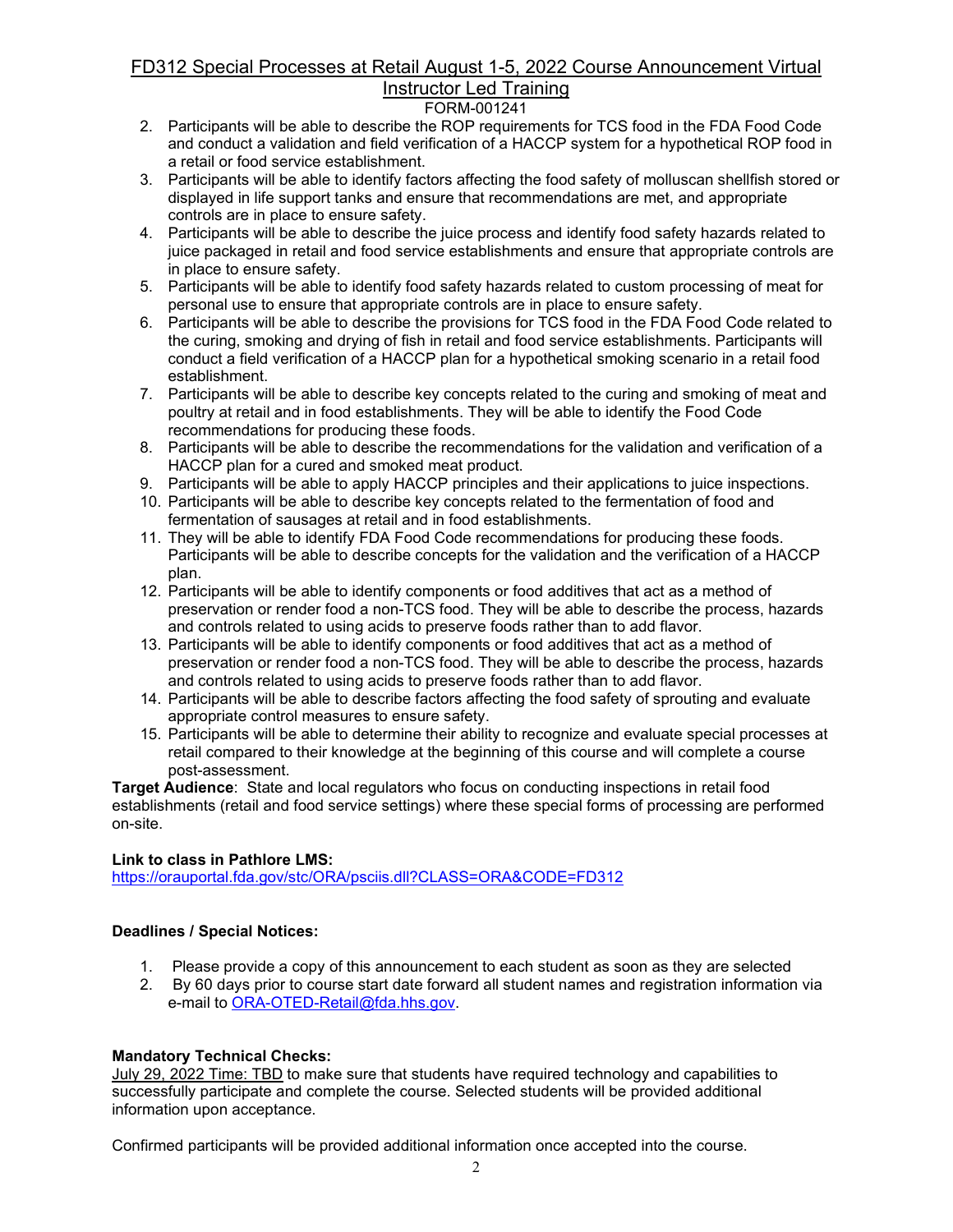#### FD312 Special Processes at Retail August 1-5, 2022 Course Announcement Virtual Instructor Led Training FORM-001241

All participants will be required to display a valid government issued photo identification one-time during the technical check prior to the course or during the first day of the course.

## **SYSTEM REQUIREMENTS**

This Virtual Instructor Led Training **requires** participants to have:

- Computer
	- o macOS X with macOS 10.7 or later, **OR**
		- o Windows 10, **OR**
		- o Windows 8 or 8.1
- Internet connection broadband wired or wireless (3G or 4G/LTE)
- Speakers and a microphone USB plug-in or wireless Bluetooth, built-in
- Webcam or HD webcam built-in or USB plug-in your webcam will need to be on during the course

#### **Strongly suggested:**

• 2 screen set up (2 monitors)

#### **SPECIAL NOTICES:**

1.FDA is providing this course free of charge and registration fees are NOT required to attend. 2.OTED requires verification of participants' identities.

•All participants will be required to display a valid government issued photo identification one-time during the technical check prior to the course or during the first day of the course.

#### **Authorized Travel Dates:**

Travel is not authorized.

#### **Points of Contact**:

Students seeking information or assistance with this training course should contact in the following order:

- 1) Immediate Supervisor (first source of information and assistance)
	- 2) Deirdra Holloway Training Officer FDA/Office of Training Education and Development Office: 301-796-4475 E-mail: deirdra.holloway@fda.hhs.gov

**Contact hours:** 25 hours **CEU's** 2.5

#### **Prerequisites and/or Pre-Course Work:**

All participants must complete the prerequisite web course(s) **PRIOR** to enrolling in the course. Additional information will be provided upon acceptance into course.

Prerequisites are located on **[Pathlore LMS](https://orauportal.fda.gov/stc/ORA/psciis.dll?linkid=383299&mainmenu=ORA&top_frame=1)**.

1.Fermentation at Retail (FD8009W)

2.Curing, Smoking, Drying of Meat, Poultry and Fish and the Processing of Fermented Sausages (FD8005W)

3.Reduced Oxygen Packaging at Retail (FD8004W)

4.Juicing at Retail (FD8008W)

5.Shellfish Tanks at Retail (FD8007W)

6.Custom Processing of Meats at Retail (FD8006W)

Pre-read:

Read the NACMCF HACCP Principles and Application Guidelines, <http://www.fda.gov/Food/GuidanceRegulation/HACCP/ucm2006801.htm>

Need a Pathlore account? Please fill out the [Pathlore Account Registration Form a](https://orauportal.fda.gov/stc/ORA/OTEDPathloreRegistrationAccountRequestForm.pdf)nd forward to [Appsdesk@fda.hhs.gov](mailto:Appsdesk@fda.hhs.gov)

Not sure if you have a Pathlore account? Pathlore job aids can assist users to navigate this learning management system (LMS). The job aid will assist with signing on, establish a User ID and password,